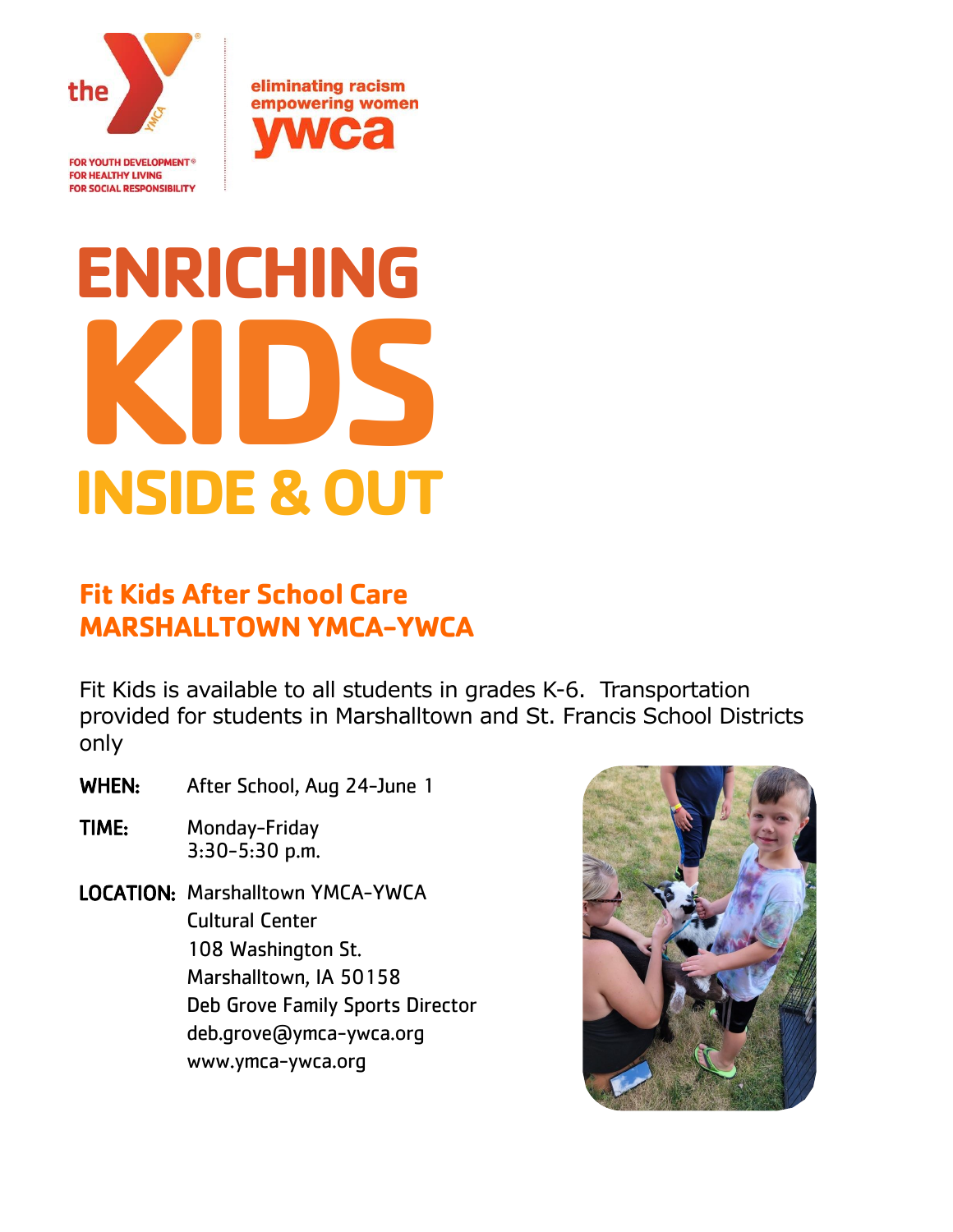

eliminating racism empowering women

## REGISTRATION PACKET FOR FIT KIDS

This packet must be completed entirely before registering for Fit Kids After School Care. Return the following items before attending the Fit Kids program.

- Completed Parental Emergency Medical Consent
- Completed School-age Assessment and Health Form
- Attached a copy of current immunization record
- Permissions form
- If scheduling payments, completed payment information and child's attendance schedule

Please contact Deb Grove, Family Sports Director deb.grove@ymca-ywca.org / 641-752-8658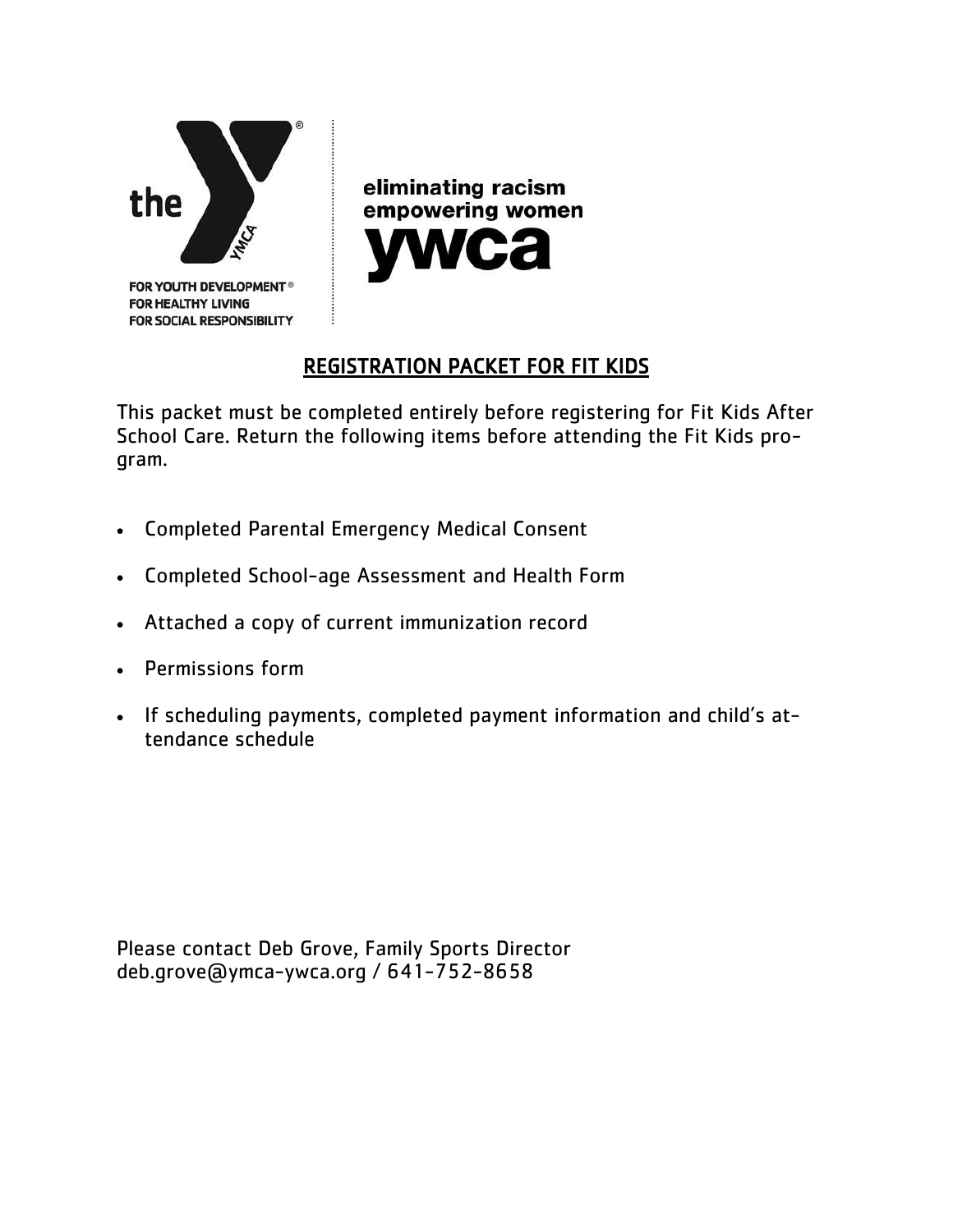### **PARENTAL EMERGENCY MEDICAL CONSENT**

This form allows parents and guardians to authorize the provision of emergency treatment for below named child who becomes ill or injured while under program authority when parents or guardians cannot be reached.

In the event reasonable attempts to contact have been unsuccessful, I hereby give consent for the administration of any treatment deemed necessary by the doctor or dentist listed below, or if unavailable, another licensed physician or dentist.

I agree to pay all costs and fees as secured or authorized under this consent.

| <b>CHILD'S NAME:</b>                              |                    |                       | <b>BIRTH DATE:</b>           |  |                     |  |
|---------------------------------------------------|--------------------|-----------------------|------------------------------|--|---------------------|--|
| PARENT(S)/GUARDIAN(S) WITH WHOM THE CHILD RESIDES |                    |                       |                              |  |                     |  |
| 1. NAME                                           |                    |                       | RELATIONSHIP TO CHILD        |  |                     |  |
| <b>ADDRESS</b>                                    |                    |                       | <b>EMPLOYER</b>              |  |                     |  |
| <b>HOME NUMBER</b>                                | <b>CELL NUMBER</b> |                       |                              |  | <b>WORK NUMBER</b>  |  |
| 2. NAME                                           |                    |                       | <b>RELATIONSHIP TO CHILD</b> |  |                     |  |
| <b>ADDRESS</b>                                    |                    |                       | <b>EMPLOYER</b>              |  |                     |  |
| <b>HOME NUMBER</b>                                | <b>CELL NUMBER</b> |                       |                              |  | <b>WORK NUMBER</b>  |  |
| <b>EMERGENCY CONTACT PERSON(S)</b>                |                    |                       |                              |  |                     |  |
| 1. NAME                                           |                    | RELATIONSHIP TO CHILD |                              |  |                     |  |
| <b>HOME NUMBER</b>                                | <b>CELL NUMBER</b> |                       |                              |  | <b>WORK NUMBER</b>  |  |
| 2. NAME                                           |                    |                       | RELATIONSHIP TO CHILD        |  |                     |  |
| <b>HOME NUMBER</b>                                | <b>CELL NUMBER</b> |                       |                              |  | <b>WORK NUMBER</b>  |  |
| 3. NAME                                           |                    | RELATIONSHIP TO CHILD |                              |  |                     |  |
| <b>HOME NUMBER</b>                                | <b>CELL NUMBER</b> |                       |                              |  | <b>WORK NUMBER</b>  |  |
| PERSONS AUTHORIZED TO PICK UP CHILD               |                    | <b>ADDRESS</b>        |                              |  | <b>PHONE NUMBER</b> |  |
| 1.                                                |                    |                       |                              |  |                     |  |
| 2.                                                |                    |                       |                              |  |                     |  |
| 3.                                                |                    |                       |                              |  |                     |  |

*Are there any custody or restraining orders for person(s) who may attempt to pick up or have contact with the child while in care at the center?*

| <b>Name</b> | 5ma<br>м. |
|-------------|-----------|
|             |           |

| <b>PHYSICIAN NAME</b>                                               | <b>DENTIST NAME:</b>                                     |
|---------------------------------------------------------------------|----------------------------------------------------------|
| PHONE NUMBER                                                        | PHONE NUMBER                                             |
| <b>ADDRESS</b>                                                      | <b>ADDRESS</b>                                           |
| HOSPITAL PREFERENCE: UNITY POINT, NEAREST or Other (please specify) |                                                          |
| <b>KNOWN ALLERGIES</b>                                              | DATE OF LAST TETANUS                                     |
| PRESENT MEDICATION                                                  |                                                          |
| INSURANCE COMPANY                                                   | POLICY HOLDER ID                                         |
| This consent will be in effect be-<br>ginning (date)                | and be updated annually by the parent/legal<br>guardian. |

| <b>SIGNATURE OF PARENT OR GUARDI-</b><br>AN | <b>DATE</b> | <b>SIGNATURE OF PARENT OR GUARDIAN</b> | <b>DATE</b> |
|---------------------------------------------|-------------|----------------------------------------|-------------|
| <b>UPDATE</b>                               | <b>DATE</b> | <b>UPDATE</b>                          | <b>DATE</b> |
| <b>UPDATE</b>                               | <b>DATE</b> | <b>UPDATE</b>                          | <b>DATE</b> |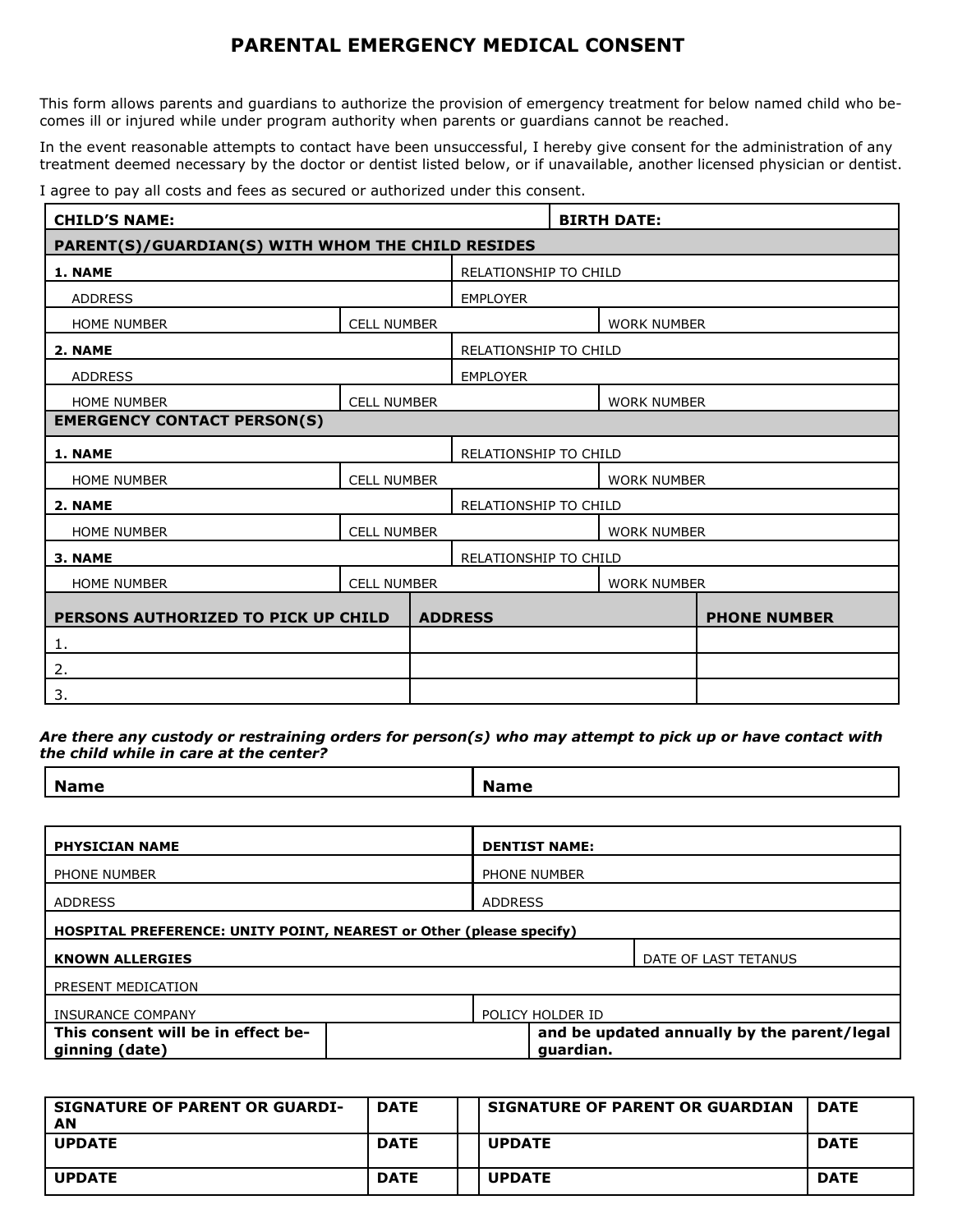#### **SCHOOL-AGE ASSESSMENT & HEALTH FORM**

 $\_$  , and the contribution of the contribution of the contribution of the contribution of  $\mathcal{L}_\mathcal{A}$ 

\_\_\_\_\_\_\_\_\_\_\_\_\_\_\_\_\_\_\_\_\_\_\_\_\_\_\_\_\_\_\_\_\_\_\_\_\_\_\_\_\_\_\_\_\_\_\_\_\_\_\_\_\_\_\_\_\_\_\_\_\_\_\_\_\_\_\_\_\_\_\_\_\_\_\_\_ \_\_\_\_\_\_\_\_\_\_\_\_\_\_\_\_\_\_\_\_\_\_\_\_\_\_\_\_\_\_\_\_\_\_\_\_\_\_\_\_\_\_\_\_\_\_\_\_\_\_\_\_\_\_\_\_\_\_\_\_\_\_\_\_\_\_\_\_\_\_\_\_\_\_\_\_

\_\_\_\_\_\_\_\_\_\_\_\_\_\_\_\_\_\_\_\_\_\_\_\_\_\_\_\_\_\_\_\_\_\_\_\_\_\_\_\_\_\_\_\_\_\_\_\_\_\_\_\_\_\_\_\_\_\_\_\_\_\_\_\_\_\_\_\_\_\_\_\_\_\_\_\_  $\_$  , and the contribution of the contribution of the contribution of the contribution of  $\mathcal{L}_\mathcal{A}$ 

1. **HEALTH STATEMENT** - To be completed by parent.

Child's Full Name **Birth Date Birth Date** 

1. Significant illnesses and surgeries child has had (give age at time):

2. Any special health-related needs of child (allergies, medications, injuries, etc.):

2. **PHYSICAL ASSESSMENT** - To be completed by parent.

1. Is there any defect of vision, hearing or speech of which the child care program should be aware, or could compensate by appropriate action?

2. Is this child subject to any conditions which limit classroom activities or physical education? \_\_\_\_\_\_\_\_\_\_\_\_\_\_\_\_\_\_\_\_\_\_\_\_\_\_\_\_\_\_\_\_\_\_\_\_\_\_\_\_\_\_\_\_\_\_\_\_\_\_\_\_\_\_\_\_\_\_\_\_\_\_\_\_\_\_\_\_\_\_\_\_\_\_\_\_

\_\_\_\_\_\_\_\_\_\_\_\_\_\_\_\_\_\_\_\_\_\_\_\_\_\_\_\_\_\_\_\_\_\_\_\_\_\_\_\_\_\_\_\_\_\_\_\_\_\_\_\_\_\_\_\_\_\_\_\_\_\_\_\_\_\_\_\_\_\_\_\_\_\_\_\_

 $\_$  , and the contribution of the contribution of the contribution of the contribution of  $\mathcal{L}_\mathcal{A}$ \_\_\_\_\_\_\_\_\_\_\_\_\_\_\_\_\_\_\_\_\_\_\_\_\_\_\_\_\_\_\_\_\_\_\_\_\_\_\_\_\_\_\_\_\_\_\_\_\_\_\_\_\_\_\_\_\_\_\_\_\_\_\_\_\_\_\_\_\_\_\_\_\_\_\_\_

 $\_$  , and the contribution of the contribution of the contribution of the contribution of  $\mathcal{L}_\mathcal{A}$ \_\_\_\_\_\_\_\_\_\_\_\_\_\_\_\_\_\_\_\_\_\_\_\_\_\_\_\_\_\_\_\_\_\_\_\_\_\_\_\_\_\_\_\_\_\_\_\_\_\_\_\_\_\_\_\_\_\_\_\_\_\_\_\_\_\_\_\_\_\_\_\_\_\_\_\_

3. Is this child subject to any condition which may result in an emergency situation?

4. Is this child subject to any mental or physical condition for which he/she should remain under periodic medical observation?

\_\_\_\_\_\_\_\_\_\_\_\_\_\_\_\_\_\_\_\_\_\_\_\_\_\_\_\_\_\_\_\_\_\_\_\_\_\_\_\_\_\_\_\_\_\_\_\_\_\_\_\_\_\_\_\_\_\_\_\_\_\_\_\_\_\_\_\_\_\_\_\_\_\_\_\_  $\_$  , and the contribution of the contribution of the contribution of the contribution of  $\mathcal{L}_\mathcal{A}$ 

5. Other information you would like to share to better serve your child (IEP or behavior plan):

Parent's Signature\_\_\_\_\_\_\_\_\_\_\_\_\_\_\_\_\_\_\_\_\_\_\_\_\_\_\_\_\_\_\_\_

Date \_\_\_\_\_\_\_\_\_\_\_\_\_\_\_\_\_\_\_\_\_\_\_\_\_\_\_\_\_\_\_\_\_\_\_\_\_\_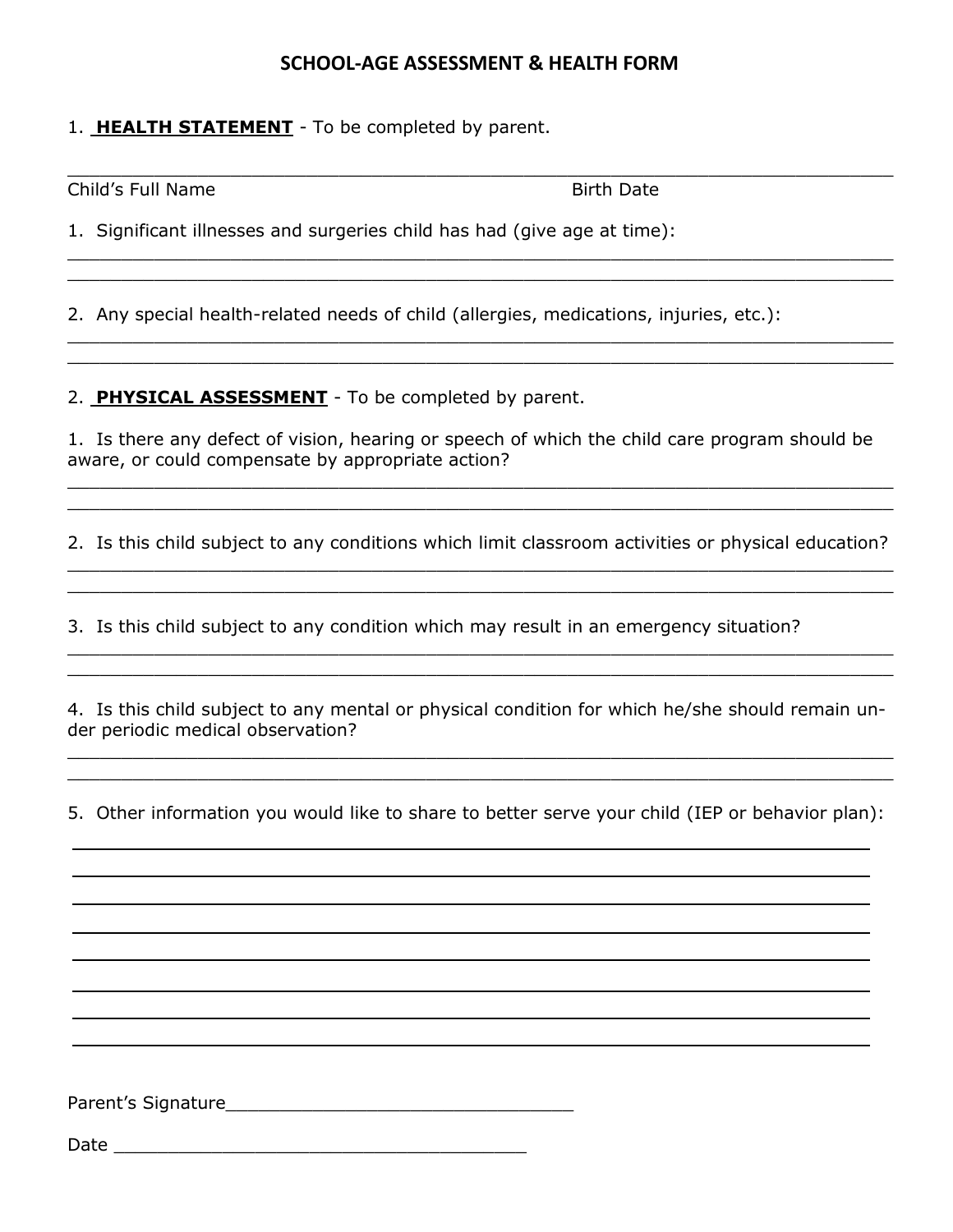#### FEE SCHEDULE AND PAYMENT OPTIONS

Fees for Y members: \$8 daily

Fees for Program Participants: \$11 daily

There are two options for payment for Fit Kids. Payment can be made at the time of registration either at the service desk or online. If using this option pay in full for all of the days being registered . Registration must be done by the week before attending to avoid a \$10.00 late fee. The second option is to schedule payments for the week. Please indicate below for your child's attendance schedule for this option. Payments will be scheduled weekly on Saturdays.

| Child's Name               | DOB |  |
|----------------------------|-----|--|
| School attending and grade |     |  |

Attendance schedule: Monday Tuesday Wednesday Thursday Friday Weekly (circle all that apply)

#### Please give at least a week notice if permanent changes need to be made to the schedule.

Payments weekly on Saturday

|         |                         | Name on credit/debit card or checking/savings                                             |  |
|---------|-------------------------|-------------------------------------------------------------------------------------------|--|
| account |                         | the control of the control of the control of the control of the control of the control of |  |
| Number  | Credit/Debit Card       |                                                                                           |  |
| Visa    | MasterCard              | Discover (circle one) Expiration Date                                                     |  |
|         | <b>Checking Account</b> | Savings Account (circle one)                                                              |  |
|         |                         | Routing Number <b>Example 2018</b>                                                        |  |
|         | <b>Account Number</b>   |                                                                                           |  |

#### PLEASE ATTACH A COPY OF CREDIT/DEBIT CARD OR CHECK

I hereby authorize the Marshalltown YMCA-YWCA to charge my credit/debit card/checking/ savings account for Fit Kids registrations on stated dates. I understand that it is my responsibility to contact Fit Kids Afterschool with changes to my child's schedule no later than 4 p.m. of the day before. It is also my responsibility to notify the Marshalltown YMCA-YWCA of any changes to my bank information at least a week before the automatic payment or I will be responsible for any fees incurred. I understand that I am responsible for keeping my account current in order to attend the Fit Kids program. A \$30 service charge will be applied to accounts for any returned payments due to nonsufficient funds, closed accounts, expired cc, over limit, or stop payment. Participants will be notified at the time of returns. Participants have 30 days to take care of any balance assessed due to returned payments. If balances aren't current after 60 days the participant will be removed from the program.

| Signature: | Date: |  |
|------------|-------|--|
|            |       |  |
|            |       |  |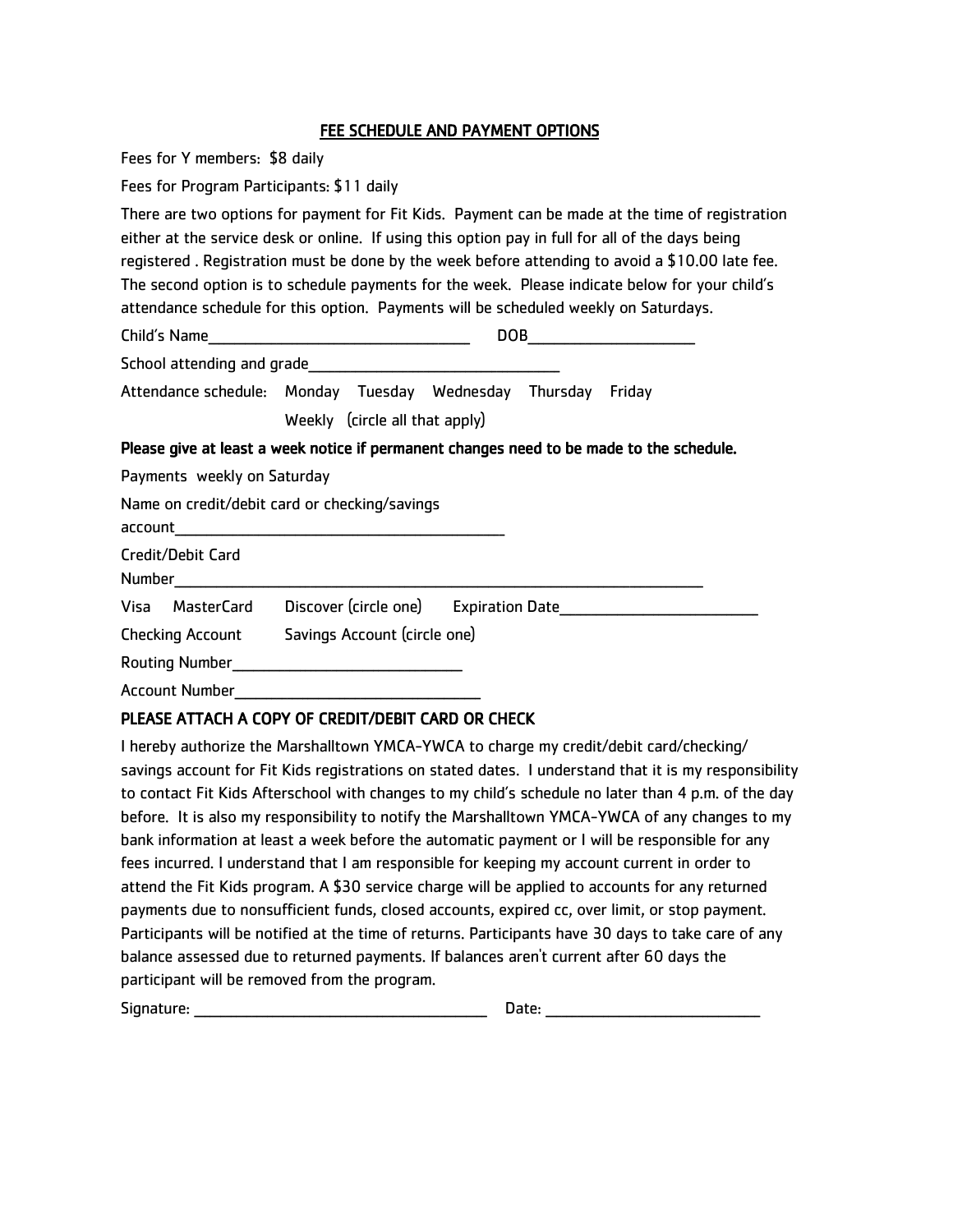## **Permission Agreements**

| <b>Child's Name</b> | <b>Date of Birth</b>   |
|---------------------|------------------------|
|                     |                        |
|                     | ______________________ |

#### **Release of information Agreement**

I, the undersigned parent/guardian, do hereby grant permission for my child's picture to be used in Marshalltown YMCA-YWCA publications or in the event a news publication is at the facility. I further give permission for my child's name to be used in conjunction with the photograph.

| <b>Parent/Guardian Signature</b> | Date |  |
|----------------------------------|------|--|
|----------------------------------|------|--|

#### **Travel Permission Statement**

I, the undersigned parent/guardian, do hereby grant permission for my child to leave the YMCA Cultural Center building. This could be a walking trip to the Marshalltown Public Library, Mega 10 or Anson Parks , Horne-Henry Center, or Marshalltown Aquatic Center. I understand that any other activities that would require my child to leave the center will have a specific permission slip. That slip will include the exact nature of the trip, transportation, time period, and arrival and departure times.

Parent/Guardian Signature **National Science of Executive Contracts** Date

#### **Parent Email Statement**

I, the undersigned parent/guardian, wish to provide my email address in order to receive Fit Kids updates.

**Email address\_\_\_\_\_\_\_\_\_\_\_\_\_\_\_\_\_\_\_\_\_\_\_\_\_\_\_\_\_\_\_\_\_\_\_\_\_\_\_\_\_\_\_\_\_\_\_\_\_\_\_\_\_\_\_\_\_\_\_\_\_\_\_\_\_\_\_\_\_\_\_\_\_\_\_**

Parent/Guardian Signature **No. 2018 Date** 

#### **Parent Handbook Receipt Statement**

I, the undersigned parent/guardian, acknowledge that I have received a copy of the Fit Kids Handbook. I agree to follow all policies and procedures outlined within.

Parent/Guardian Signature **Research Signature Date** 

**Please text "@fitkid1" to 81010 to receive Fit Kids updates such as weather announcements and early dismissals. \*Standard message rates apply\***